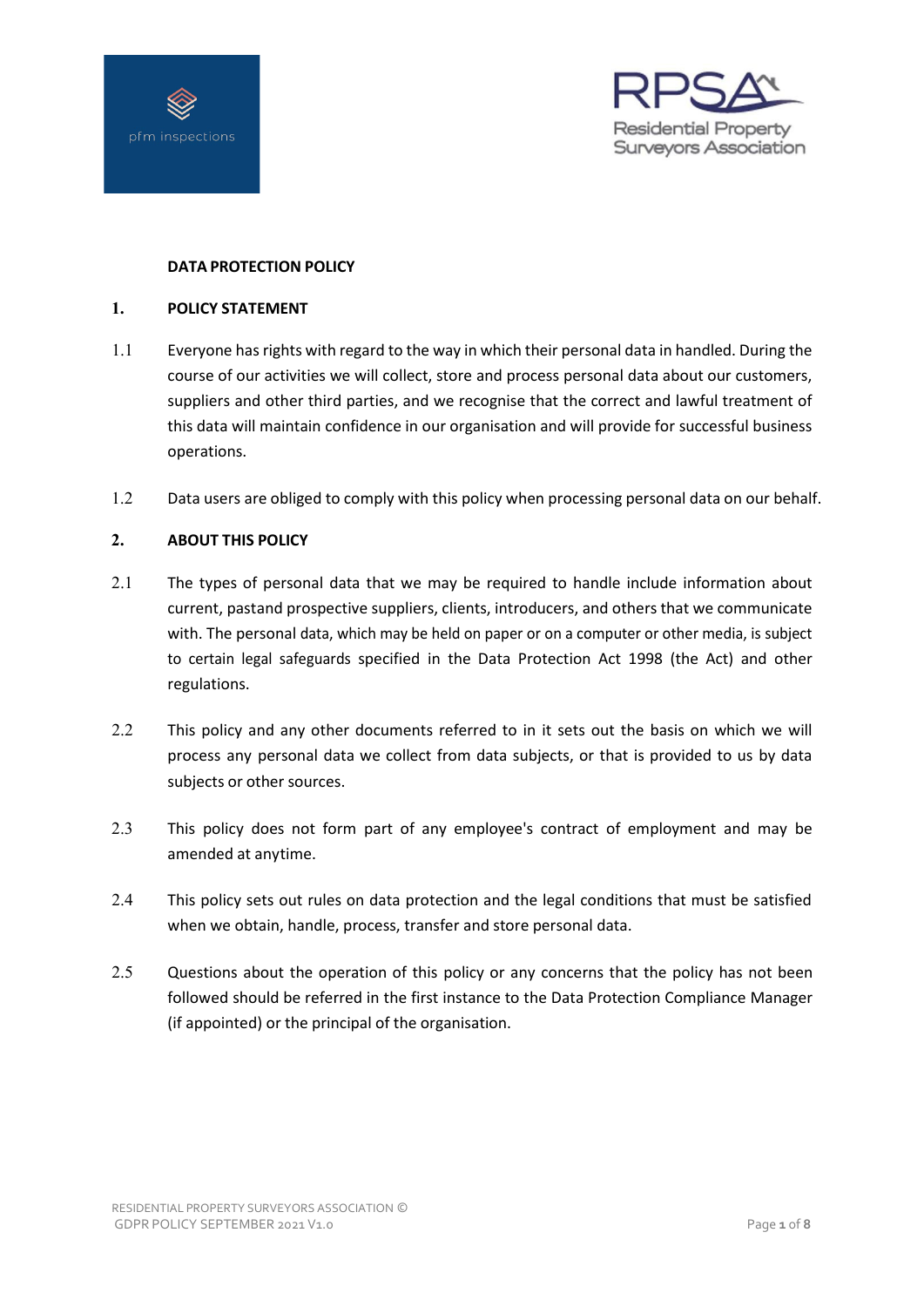



# **3. DEFINITION OF DATA PROTECTION TERMS**

- 3.1 **Data** is information which is stored electronically, on a computer, or in certain paper-based filing systems.
- 3.2 **Data subjects** for the purpose of this policy include all living individuals about whom we hold personaldata. A data subject need not be a UK national orresident. All data subjects have legal rights in relationto their personal information.
- 3.3 **Personal data** means data relating to a living individual who can be identified from that data (or from that data and other information in our possession). Personal data can be factual (for example, a name,address or date of birth) or it can be an opinion about that person, their actions and behaviour.
- 3.4 **Data controllers** are the people who or organisations which determine the purposesfor which, and themanner in which, any personal data is processed. They are responsible for establishing practices and policies in line with the Act. We are the data controller of all personal data used in our business for ourown commercial purposes.
- 3.5 **Data users** are those whose work involves processing personal data. Data users must protect the datathey handle in accordance with this data protection policy and any applicable data security proceduresat all times.
- 3.6 **Data processors** include any person or organisation that is not a data user that processes personal data on our behalf and on our instructions. Employees of data controllers are excluded from this definition but it could include suppliers which handle personal data on RPSA's behalf.
- 3.7 **Processing** is any activity that involves use of the data. It includes obtaining, recording or holding the data, or carrying out any operation or set of operations on the data including organising, amending, retrieving, using, disclosing, erasing or destroying it. Processing also includes transferring personal datato third parties.
- 3.8 **Sensitive personal data** includes information about a person's racial or ethnic origin, political opinions,religious or similar beliefs, trade union membership, physical or mental health or condition or sexual life, or about the commission of, or proceedings for, any offence committed or alleged to have been committed by that person, the disposal of such proceedings or the sentence of any court in such proceedings. Sensitive personal data can only be processed under strict conditions, including a condition requiring the express permission of the person concerned.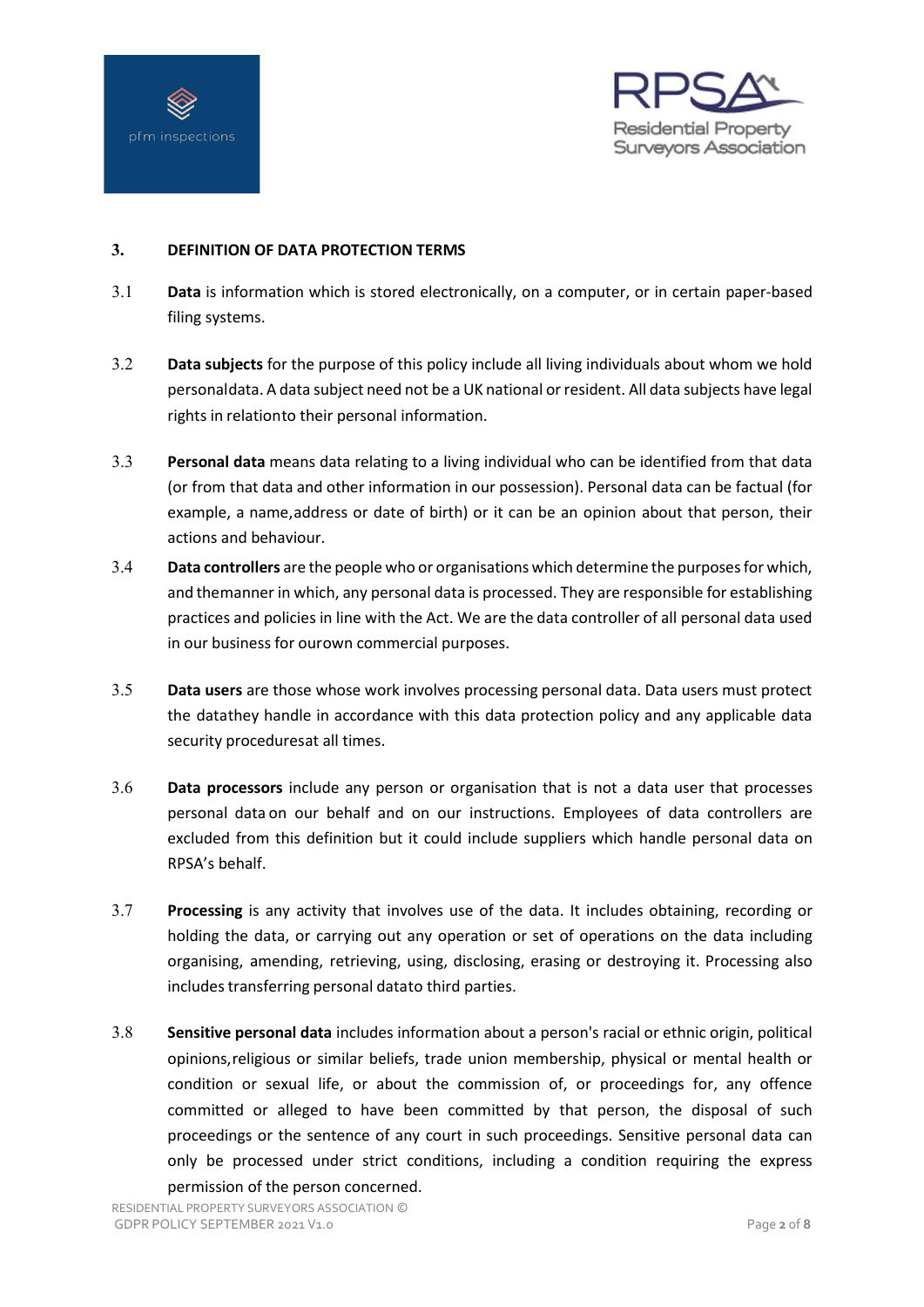



# **4. DATA PROTECTION PRINCIPLES**

Anyone processing personal data must comply with the eight enforceable principles of good practice.These provide that personal data must be:

- (a) Processed fairly and lawfully.
- (b) Processed for limited purposes and in an appropriate way.
- (c) Adequate, relevant and not excessive for the purpose.
- (d) Accurate.
- (e) Not kept longer than necessary for the purpose.
- (f) Processed in line with data subjects' rights.
- (g) Secure.
- (h) Not transferred to people or organisations situated in countries without adequateprotection.

#### **5. FAIR AND LAWFUL PROCESSING**

- 5.1 The Act is not intended to prevent the processing of personal data, but to ensure that it is done fairly and without adversely affecting the rights of the data subject.
- 5.2 For personal data to be processed lawfully, they must be processed on the basis of one of the legal grounds set out in the Act. These include, among other things, the data subject's consent to the processing, or that the processing is necessary for the performance of a contract with the data subject,for the compliance with a legal obligation to which the data controller is subject, or for the legitimate interest of the data controller or the party to whom the data is disclosed. When sensitive personal datais being processed, additional conditions must be met. When processing personal data as data controllers in the course of our business, we will ensure that those requirements are met.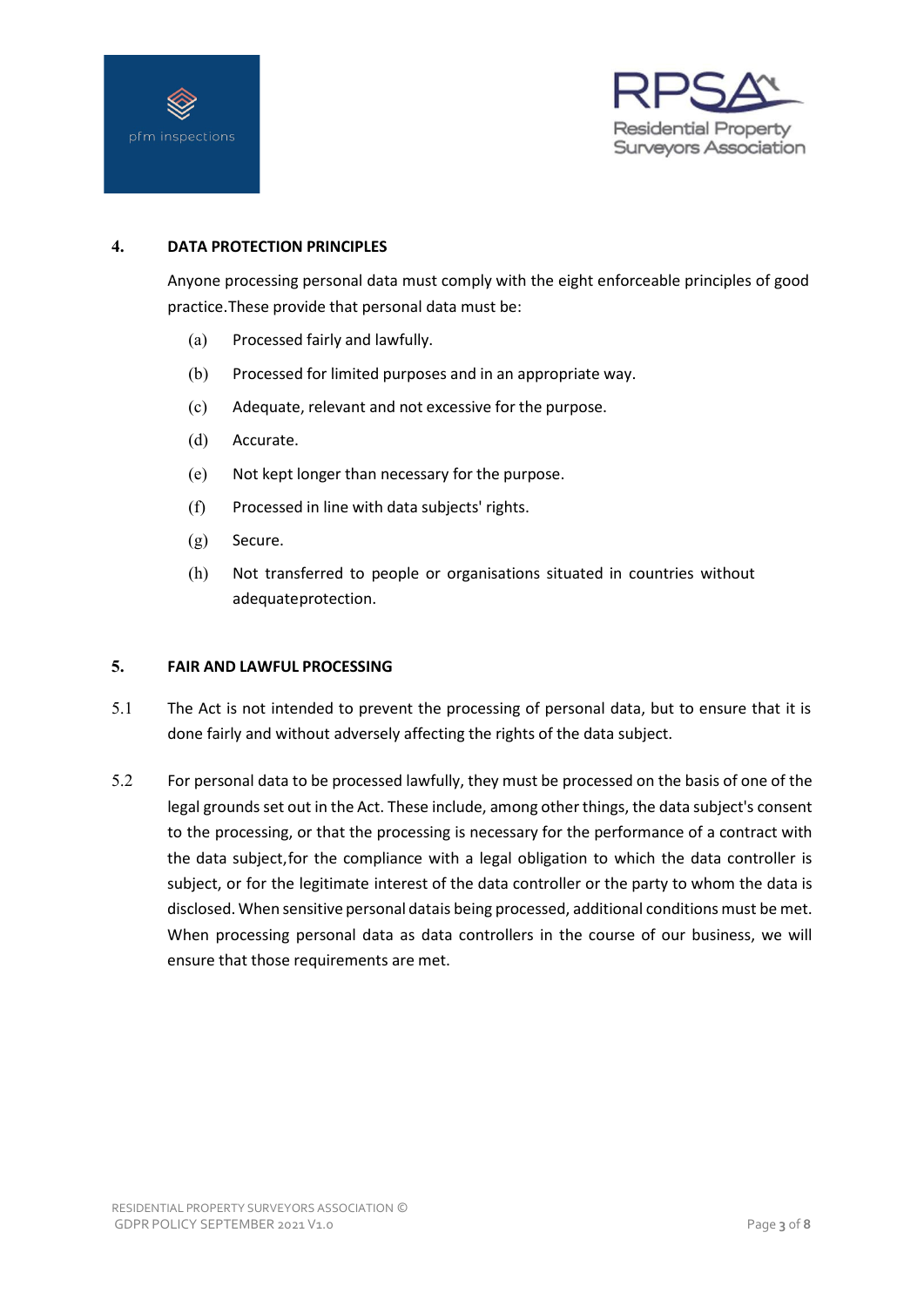



# **6. PROCESSING FOR LIMITED PURPOSES**

- 6.1 In the course of our business, we may collect and process the personal data set out in Schedule 1. Thismay include data we receive directly from a data subject (for example, by completing forms or by corresponding with us by mail, phone, email or otherwise) and data we receive from other sources (including, for example, business partners, sub-contractors in technical, payment and delivery services,credit reference agencies and others).
- 6.2 We will only process personal data for the specific purposes set out in Schedule 1 or for any other purposes specifically permitted by the Act. We will notify those purposes to the data subject when wefirst collect the data or as soon as possible thereafter.

# **7. NOTIFYING DATA SUBJECTS**

- 7.1 If we collect personal data directly from data subjects, we will inform them about:
	- (a) The purpose or purposes for which we intend to process that personal data.
	- (b) The types of third parties, if any, with which we will share or to which we will disclose thatpersonal data.
	- (c) The means, if any, with which data subjects can limit our use and disclosure of their personaldata.
- 7.2 If we receive personal data about a data subject from other sources, we will provide the data subject with this information as soon as possible thereafter.
- 7.3 We will also inform data subjects whose personal data we process that we are the data controller withregard to that data, [and who the Data Protection Compliance Manager is].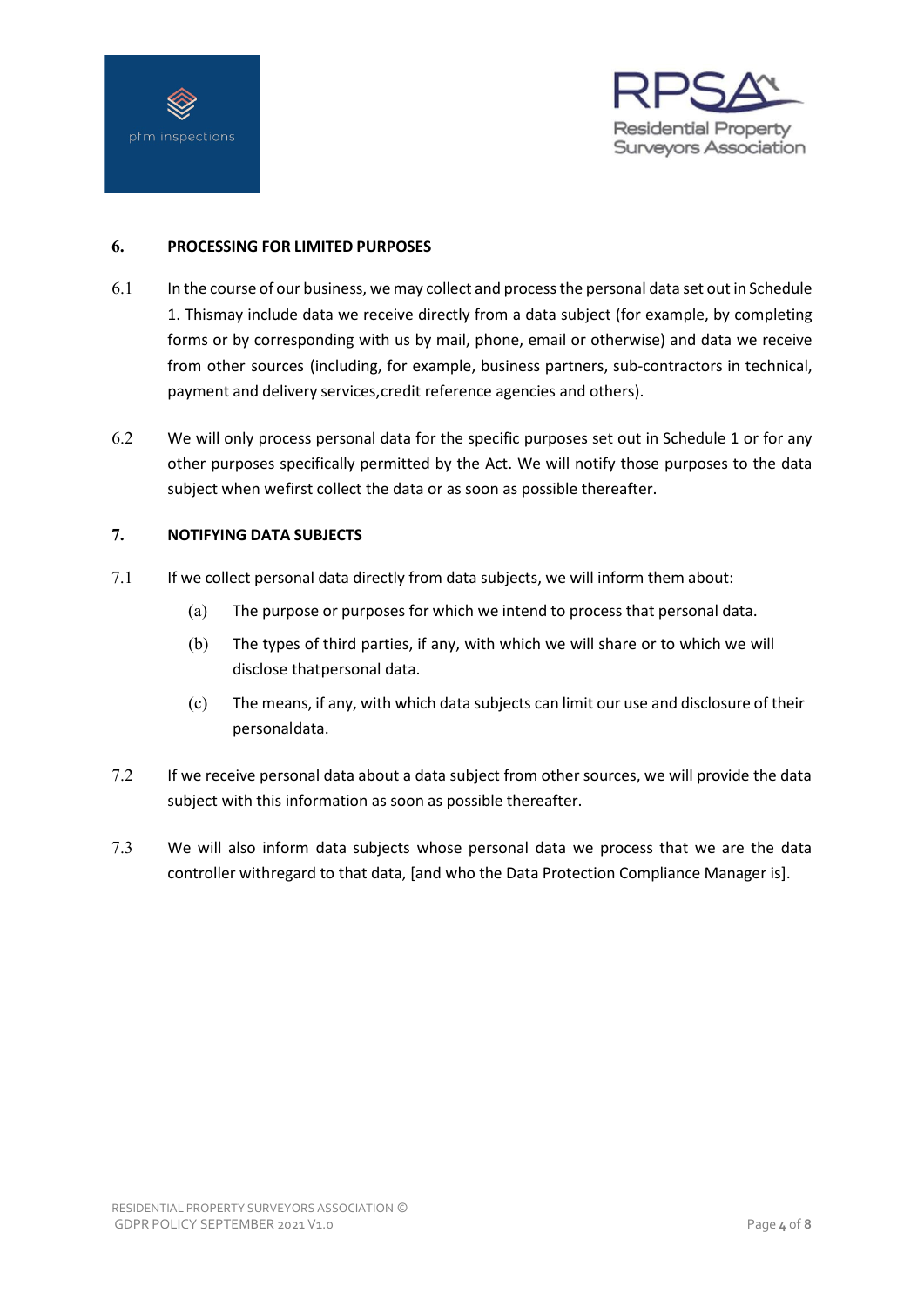



### **8. ADEQUATE, RELEVANT AND NON-EXCESSIVE PROCESSING**

We will only collect personal data to the extent that it is required for the specific purpose notified tothe data subject.

# <span id="page-4-0"></span>**9. ACCURATE DATA**

We will ensure that personal data we hold is accurate and kept up to date. We will check the accuracyof any personal data at the point of collection and at regular intervals afterwards. We will take all reasonable steps to destroy or amend inaccurate or out-of-date data.

#### **10. TIMELY PROCESSING**

We will not keep personal data longer than is necessary for the purpose or purposes for which they were collected. We will take all reasonable steps to destroy, or erase from our systems, all data whichis no longer required.

#### **11. PROCESSING IN LINE WITH DATA SUBJECT'S RIGHTS**

We will process all personal data in line with data subjects' rights, in particular their right to:

- (a) Request access to any data held about them by a data controller (see also paragraph [14\)](#page-7-0).
- (b) Prevent the processing of their data for direct-marketing purposes.
- (c) Ask to have inaccurate data amended (see also paragraph [9\)](#page-4-0).
- (d) Prevent processing that is likely to cause damage or distress to themselves or anyone else.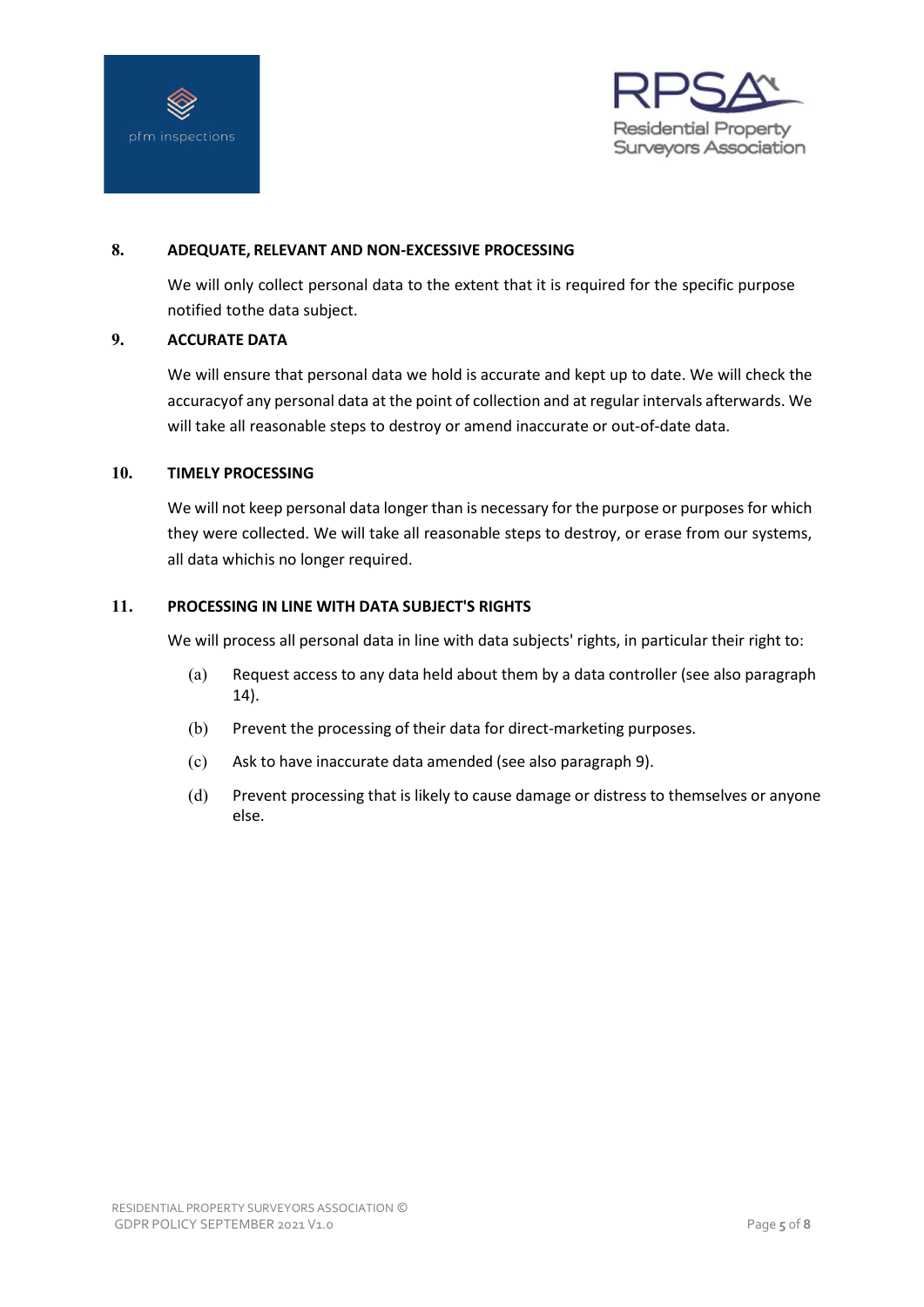



# **12. DATA SECURITY**

- 12.1 We will take appropriate security measures against unlawful or unauthorised processing of personal data, and against the accidental loss of, or damage to, personal data.
- 12.2 We will put in place procedures and technologies to maintain the security of all personal data from thepoint of collection to the point of destruction. Personal data will only be transferred to a data processorif he agrees to comply with those procedures and policies, or if he puts in place adequate measures himself.
- 12.3 We will maintain data security by protecting the confidentiality, integrity and availability of the personal data, defined as follows:
	- (a) **Confidentiality** means that only people who are authorised to use the data can access it.
	- (b) **Integrity** means that personal data should be accurate and suitable for the purpose for whichit is processed.
	- (c) **Availability** means that authorised users should be able to access the data if they need it forauthorised purposes only.
- 12.4 Security procedures include:
	- (a) **Secure lockable desks and cupboards.** Desks and cupboards should be kept locked if they hold confidential information of any kind. (Personal information is always considered confidential.)
	- (b) **Methods of disposal.** Paper documents should be shredded. Digital storage devices should be physically destroyed when they are no longer required.
	- (c) **Equipment.** Data users must ensure that individual monitors do not show confidential information to passers-by and that they log off from their PC when it is left unattended and in an area that can be accessed by non-authorised users.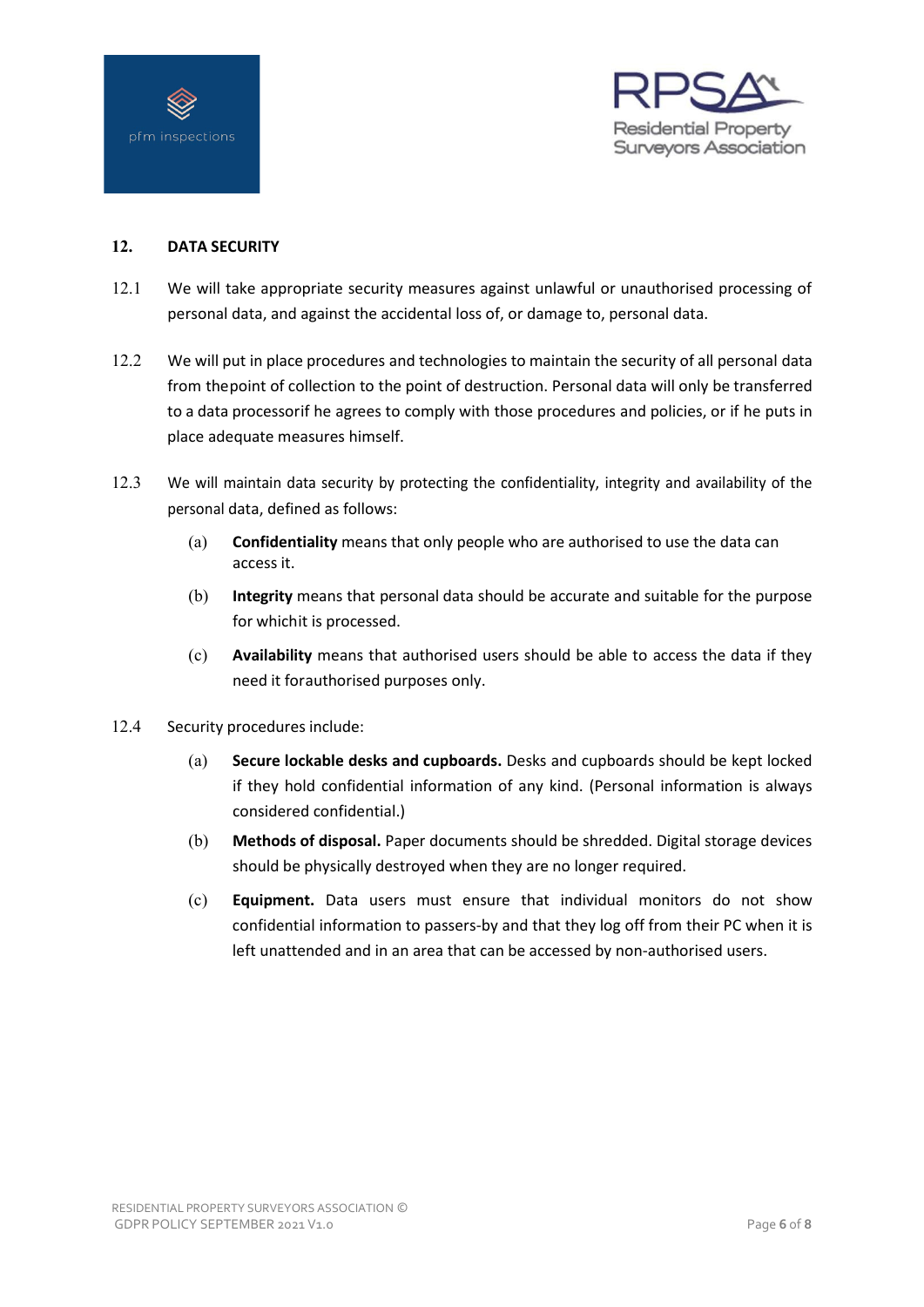



# **13. DISCLOSURE AND SHARING OF PERSONAL INFORMATION**

- 13.1 We may share personal data we hold with any member of our company or organisation.
- 13.2 We may also disclose personal data we hold to third parties:
	- (a) In the event that we sell or buy any business or assets, in which case we may disclose personal data we hold to the prospective seller or buyer of such business or assets.
	- (b) If we or substantially all of our assets are acquired by a third party, in which case personal data we hold will be one of the transferred assets.
- 13.3 If we are under a duty to disclose or share a data subject's personal data in order to comply with any legal obligation, or in order to enforce or apply any contract with the data subject or other agreements;or to protect our rights, property, or safety of our employees, customers, or others. This includes exchanging information with other companies and organisations for the purposes of fraud protection and credit risk reduction.
- 13.4 We may also share personal data we hold with selected third parties for the purposes set out in the Schedule 1.